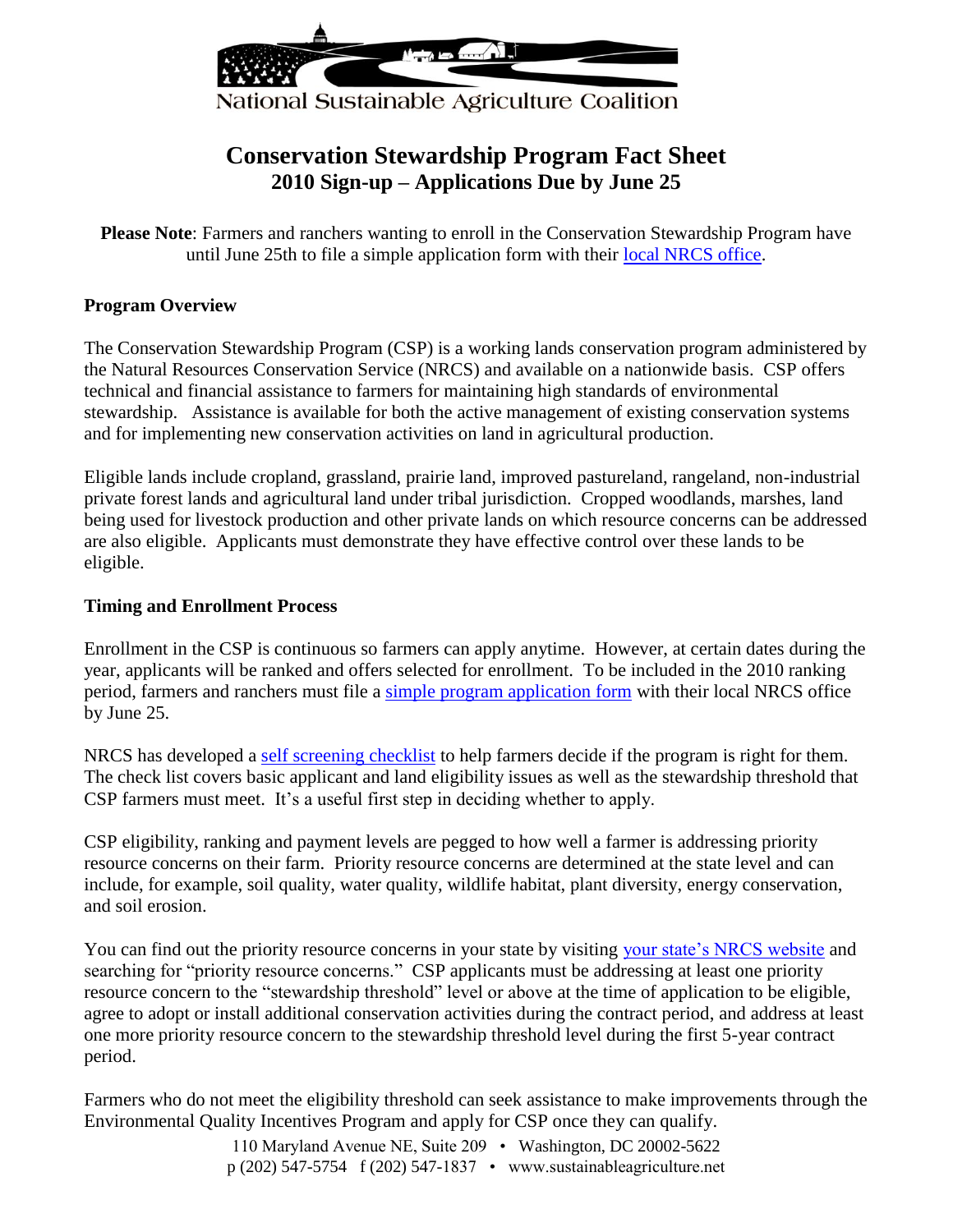Once farmers have filed their application they will then work with their local NRCS office to complete the CSP Conservation Management Tool (CMT). The CMT is a series of questions related to a farm's existing conservation practices plus a menu of choices for conservation improvements and additional practices for new adoption.

After all applicants have completed the CMT, NRCS will then rank the proposals to determine the best offers for enrollment. If an application is accepted for enrollment, the farmer or rancher will be notified and a field visit will be scheduled. If the field visit confirms the information from the CMT, it will be followed by a contract offer for the producer to sign. The payment rate will be indicated in the contract offer.

For the 2010 ranking, the field visits and contract signing will occur over the summer months. The first annual CSP payment for both the 2009 ranking period (which occurred late) and the 2010 ranking periods will occur in October 2010 and then every October thereafter throughout the 5-year contract term.

Each year 12.8 million acres of crop, pasture, range, and forest lands will be enrolled. Combined with the 12.8 million acres enrolled in the 2009 sign-up, CSP enrollment will stand at 25.6 million acres by this fall. By the end of the current farm bill cycle in 2012, enrollment will be over 51 million acres.

## **The Conservation Measurement Tool**

The CMT is a set of questions organized by land use category of cropland, pasture, forest and rangeland. It will evaluate both the farmer's baseline level of conservation on these lands and the additional activities called enhancements the farmer intends to undertake over the five year contract.

Points will be assigned for conservation performance and those points will determine applicant ranking and payment rates. Conservation performance is tied to how effectively the activities and enhancements address the priority resource concerns for that state.

NRCS has posted this [list of conservation activities](http://www.nrcs.usda.gov/new_csp/2010/ranking_period_two/jobsheet_pdfs/special/CSP_Conservation_Activity_List_5_21_10.pdf) (enhancements and practices) for the 2010 enrollment and this set of job sheets [for enhancements.](http://www.nrcs.usda.gov/new_csp/2010_jobsheets-rp-two.html#soil_ero) The baseline inventory questions ("CMT Inventory Questions") are available toward the bottom of [this page.](http://nrcs.usda.gov/programs/new_csp/csp.html)

The type of land use also affects points and ranking with cropland typically receiving a higher point score. Grassland that is managed for hay or haylage, however, is considered cropland. NRCS has also established a "pastured cropland" designation to provide a greater payment rate for grass based livestock production on land suitable for cropland.

#### **Ranking**

The CMT will calculate ranking points. Offers for enrollment will be made to those with the highest scores until all 12.8 million acres are accounted for. The ranking is based on four, equally weighted factors:

- The baseline level of conservation on the ground at the time of application.
- The level of proposed additional conservation to be added during the contract term.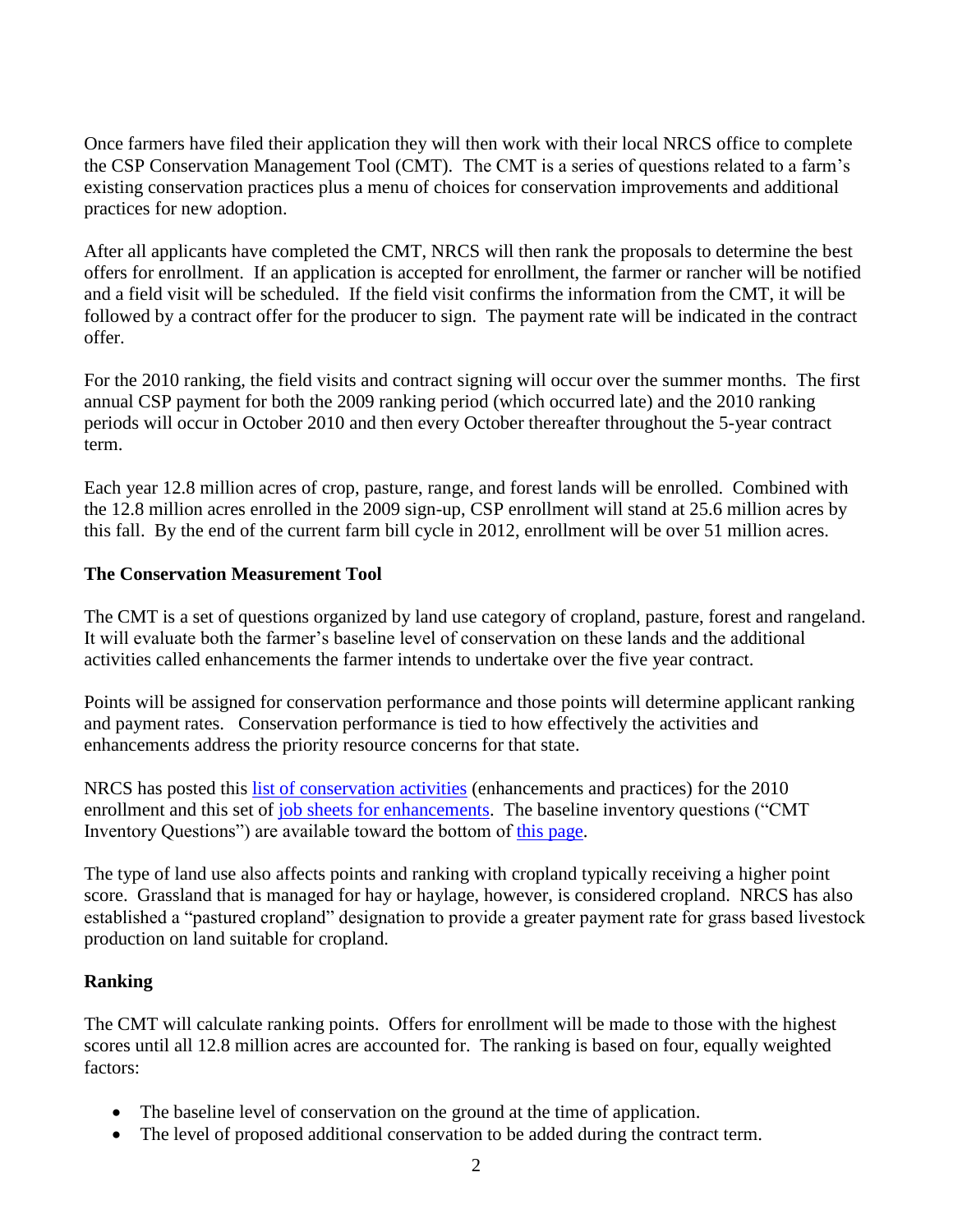- The number of priority resource concerns addressed before enrolling in the program or during the contract term.
- The number of other resource concerns, in addition to the priority resource concerns, addressed before enrolling in the program or during the contract term.

# **Payment Rates**

CSP awards payments annually for establishing and adopting conservation activities and for managing and improving existing activities. Annual payments are based on: costs incurred by implementing the activities; income forfeited by the producer; and expected environmental benefits.

Annual payments, however, are calculated using the CMT. The CMT calculates performance points for managing and maintaining existing conservation activities (baseline inventory) and additional performance points for adopting new conservation "enhancements" or conservation practices. Total performance points are then multiplied by the acreage on which each conservation activity is performed and then further multiplied by an NRCS-calculated land-use payment rate.

For the 2010 sign up NRCS has adopted a split rate payment system with one rate for existing practices and a higher rate for new enhancements. The differential between the rates has not yet been announced. The split rate system would appear to be contrary to law as established by Congress in the 2008 Farm Bill, but until legally challenged will remain the Administration's position and the way NRCS implements the program.

The national average payment to participants is \$18 per acre; however, the actual payment received varies according to the type of land enrolled, the existing level of conservation, and the number and type of new enhancements and practices to be adopted. Cropland receives the highest payment rate, with range and forest land at the lower end, and pasture in the middle.

For the 2009 sign-up, the land use payment rates were a bit over 6 cents a point for cropland, a bit over 3 cents a point for pasture, and a bit over 1 cent a point for range and forest land. That put cropland in the \$20-\$40 dollar an acre range, typically, with the other land use types at lower rates.

## **Minimum Payments and Payment Limits**

For small farms, where the annual contract payment would otherwise be less than \$1,000 a year, USDA will make a minimum contract payment if the operator is a beginning farmer or rancher, a socially disadvantaged farmer or rancher, or a limited resource farmer or rancher. The actual rate of the minimum payment, however, has not yet been announced however.

A person or entity may not receive more than \$40,000 per year in CSP payments and \$200,000 over any five year period. Joint operations are limited to \$80,000 and \$400,000 respectively.

## **Bundles**

"Bundles" are a new addition to the CSP in 2010. A bundle is a group of proposed enhancements that might make sense to practice together for some farmers and ranchers. For this sign up NRCS is offering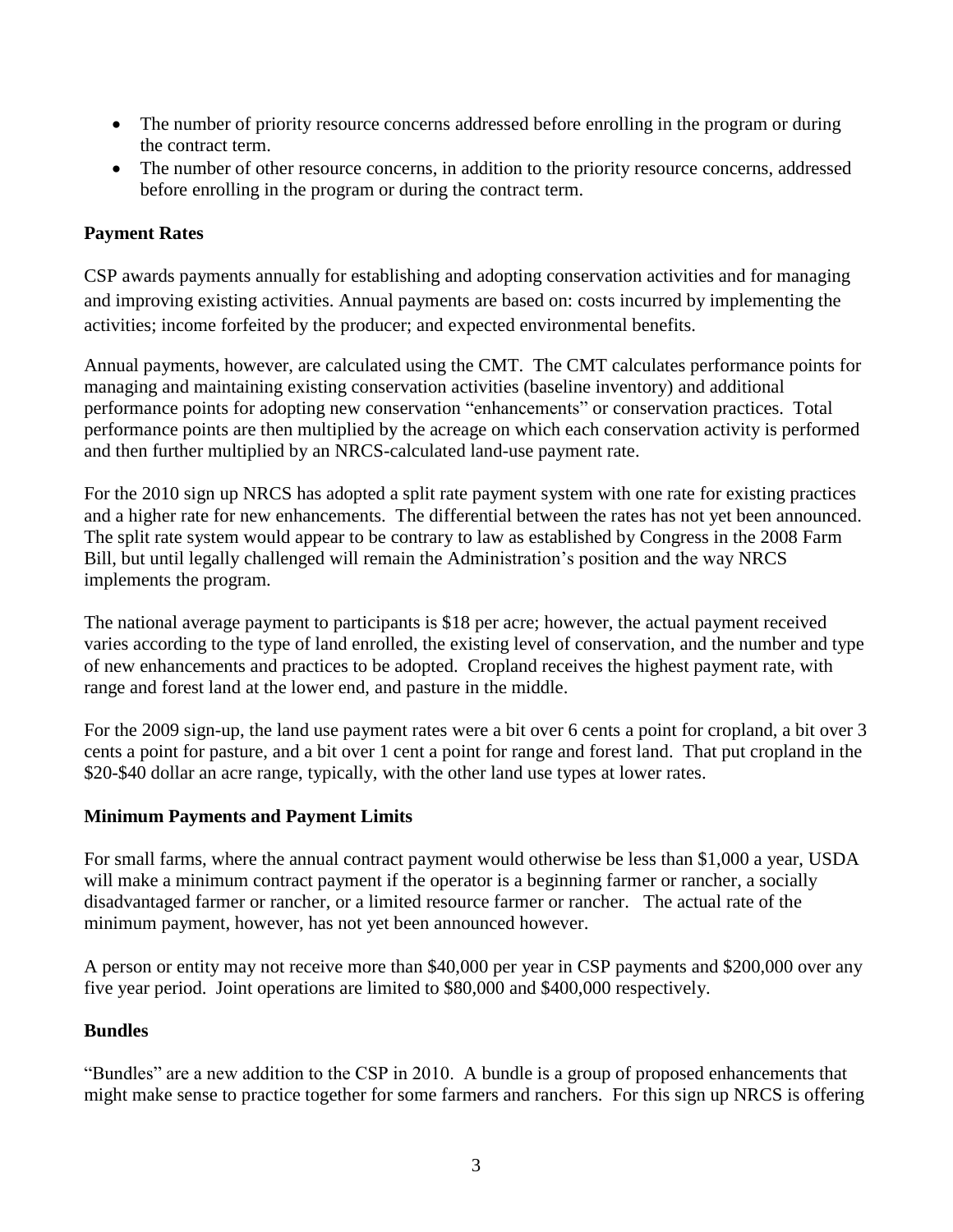three cropland bundles, 2 forest bundles (one for hardwoods and one for pines), 1 pasture bundle, and 1 rangeland bundle.

The cropland [enhancement bundle #2,](http://www.nrcs.usda.gov/new_csp/2010/ranking_period_two/enhancement_bundle_pdfs/10_R2_BCR02.pdf) for example, includes locally grown and marketed farm products, using legumes as a source of nitrogen, continuous cover cropping, a high level integrated pest management, and pollinator or beneficial insect habitat.

Applicants who choose to implement a bundle of enhancements will receive an increase in ranking points and payments relative to choosing from the regular *a la carte* menu of enhancements. Like the blue plate special, however, no substitutions are allowed.

# **Supplemental Payments for Resource Conserving Crop Rotations**

CSP offers an additional supplemental payment to producers who adopt a resource-conserving crop [rotation.](http://www.nrcs.usda.gov/new_csp/2010/ranking_period_two/jobsheet_pdfs/special/10_R2_CCR99_Resource_Conserving_Crop_Rotation.pdf) This ranking period will impose a stricter definition for a resource conserving crop rotation than was the case in 2009. A resource-conserving crop rotation must include at least one resourceconserving crop and reduce erosion, improve soil fertility and tilth, interrupt pest cycles and in some areas of the country must conserve soil moisture and reduce the need for irrigation. A resourceconserving crop is either:

- A perennial grass;
- A legume grown for use as forage, seed or as a green manure;
- A legume grass mixture; or
- A small grain grown in combination with a grass or legume green manure crop whether interseeded or planted in rotation.

The perennial grass, legume or legume grass mixture must be grown for at least one year after the seeding year with at least one other crop in the rotation. A small grain grown in combination with a grass or legume green manure crop must include at least two other crops in the rotation and neither the small grain residue or cover crop may be harvested or grazed.

Some states, such as [Wisconsin,](http://www.wi.nrcs.usda.gov/programs/csp/CCR99.pdf) impose additional requirements for resource-conserving crop rotations so check with your [state office.](http://www.nrcs.usda.gov/about/organization/regions.html)

The payment rate for adopting a resource-conserving crop in 2009 was \$16 an acre, and is likely to be something similar in 2010.

## **CSP for Organic Producers**

The 2008 farm bill directed NRCS to provide an easy cross walk between CSP eligibility and compliance with the National Organic Program (NOP) for farmers who are either certified organic or transitioning to organic production. NRCS has identified a number of CSP practice enhancements that are likely to be used by farmers who are certified or by those transitioning. Many of the enhancements will useful in developing an Organic Systems Plan as required by the NOP. CSP organic cross walk enhancements include buffer practices, advanced integrated pest management, cover cropping, organic grazing systems, conservation crop rotations and other practices used by organic farmers. A complete list is [available here.](http://www.nrcs.usda.gov/new_csp/special_pdfs/Organic_Crosswalk_091009_dl.pdf)